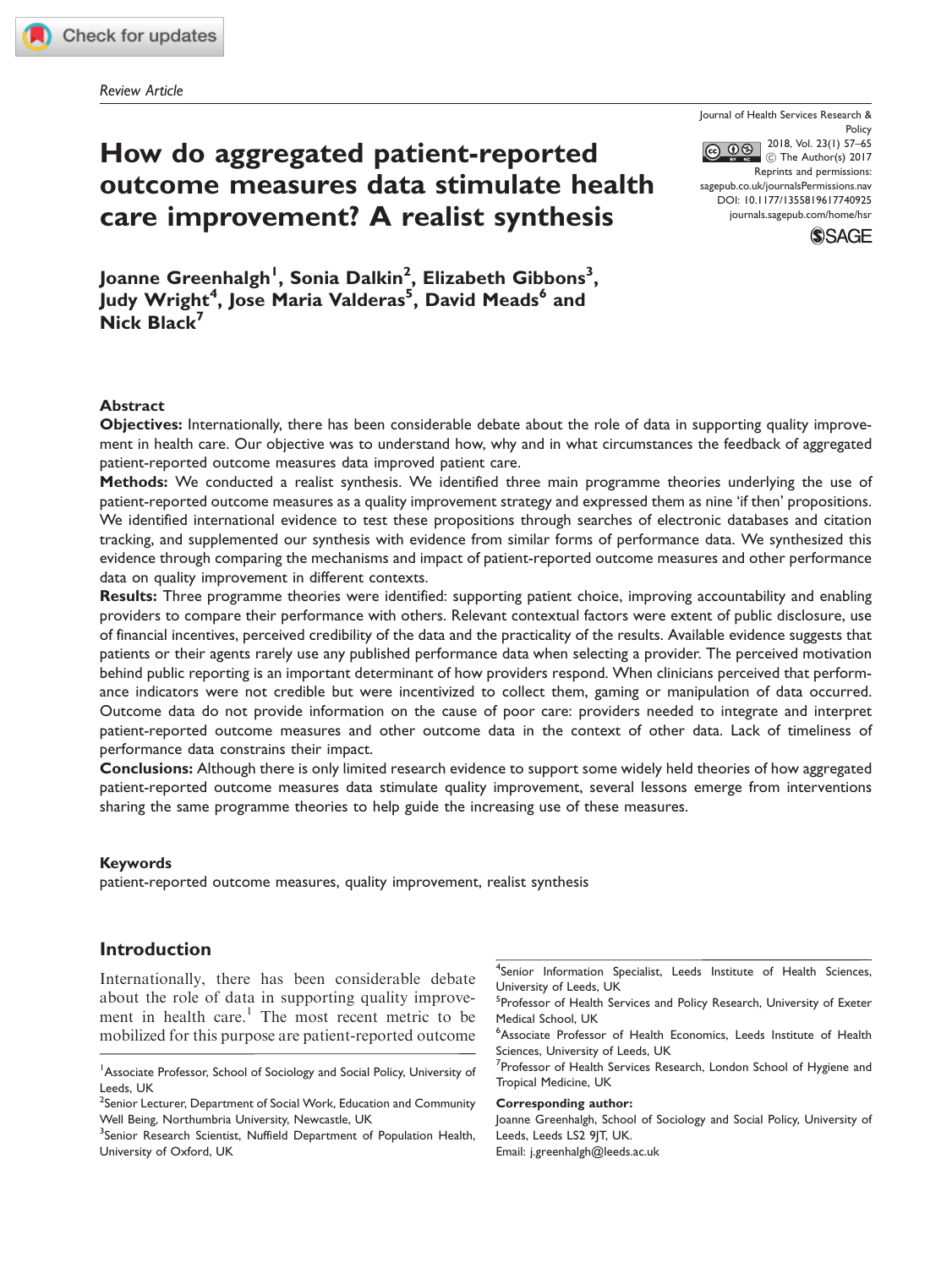gated PROMs as an indicator of health care quality for some specialities and procedures, or are moving towards doing so.<sup>3</sup> In the US, PROMs form part of the Health Outcomes Survey, used by the Centres for Medicare and Medicaid Services to evaluate the Medicare Advantage programme.<sup>4</sup> In England, PROMs are routinely collected for all patients undergoing surgery for hip and knee replacement, varicose vein surgery and hernia repair <sup>3</sup> and for patients accessing psychological therapies as part of the Increasing Access to Psychological Therapies initiative.<sup>5</sup> Collecting data for the English PROMs programme, covering about 250,000 patients, is estimated to cost  $£825,000$  annually.<sup>6</sup>

The routine collection of aggregated PROMs data in England was initially driven by economic considerations to improve demand management for highvolume elective procedures. As the programme matured, it highlighted questions about the timing of surgery in relation to patient need and provided opportunities to use these data to compare the effectiveness of different brands of implants and different types of surgical techniques. More recently, the focus has shifted on the use of PROMs data in managing the performance of providers (organizations and individuals) and supporting patients' choice of hospital.<sup>2</sup>

The use of aggregated PROMs data as a tool for quality assurance and improvement is relatively recent, and there is inevitably only limited evidence about their use for these purposes. However, we can draw on evidence about the use of other forms of performance data which shares similar ideas and assumptions about how they are intended to work.<sup>7</sup> Learning from these programmes across different countries can inform the implementation of PROMs feedback. It has been hypothesized that such data can improve the quality and outcomes of patient care either through a 'selection' pathway (whereby patients choose a high-quality hospital) or through a 'change' pathway (whereby providers initiate quality improvement).<sup>8</sup> Provider initiatives include those seeking to preserve their reputation by initiating top-down managerial interventions,<sup>5</sup> changing social norms regarding what constitutes organizational effectiveness or motivating clinicians to become involved in quality improvement.<sup>10</sup>

Previous reviews of quantitative evidence suggest there is little support for the 'selection' pathway but there is evidence to support the 'change' pathway.<sup>11,12</sup> These reviews show that changes made in response to performance data vary in their impact on provider behaviour and health outcomes, while other work has

noted the importance of contextual features in shaping the impact of such interventions.<sup>13</sup> However, there has been no systematic attempt to synthesize how context shapes the processes or mechanisms through which the public or private feedback of performance data (such as PROMs) changes provider behaviour and improves patient care and patient outcomes.

We carried out a realist synthesis to examine how and in what circumstances the feedback and public reporting of aggregated PROMs and other forms of performance data improve the quality of patient care. Specifically, we sought to (1) identify and catalogue the different ideas and assumptions or programme theories underlying how the feedback of aggregated PROMs data is intended to improve patient care; and (2) review the international evidence to examine how contextual factors shape the mechanisms through which the feedback of PROMs and other performance data leads to intended and unintended changes in provider behaviours and patient outcomes.

# Methods

### Rationale

Realist synthesis enables an understanding of how, why and in what circumstances the feedback of PROMs data improves care. $^{14}$  It involves a process of identifying, testing and refining theories about how, when and why the intervention leads to both intended and unintended outcomes. These are expressed as context–mechanism–outcome (C–M–O) configurations and they take the form of 'if-then' propositions which hypothesize 'in these circumstances (context), stakeholders respond by changing their reasoning and behaviour in this way (mechanism), which leads to this pattern of outcomes'. The unit of analysis of realist synthesis is not the intervention but the programme theories that underpin it. Our scoping searches indicated a paucity of evidence on the use and impact of aggregated PROMs data on patient care. Therefore, evidence from other forms of performance data feedback and public reporting was incorporated if it shared the same programme theories. In these circumstances, realist synthesis is a valuable review methodology; its focus is on reviewing evaluations of interventions which share the same programme theories, even if these ideas take the form of different interventions. The protocol was published<sup>15</sup> and the RAMESES guidelines<sup>16</sup> have been followed in reporting our findings.

# Identifying programme theories

Programme theories underlying PROMs feedback were identified through an analysis of policy documents,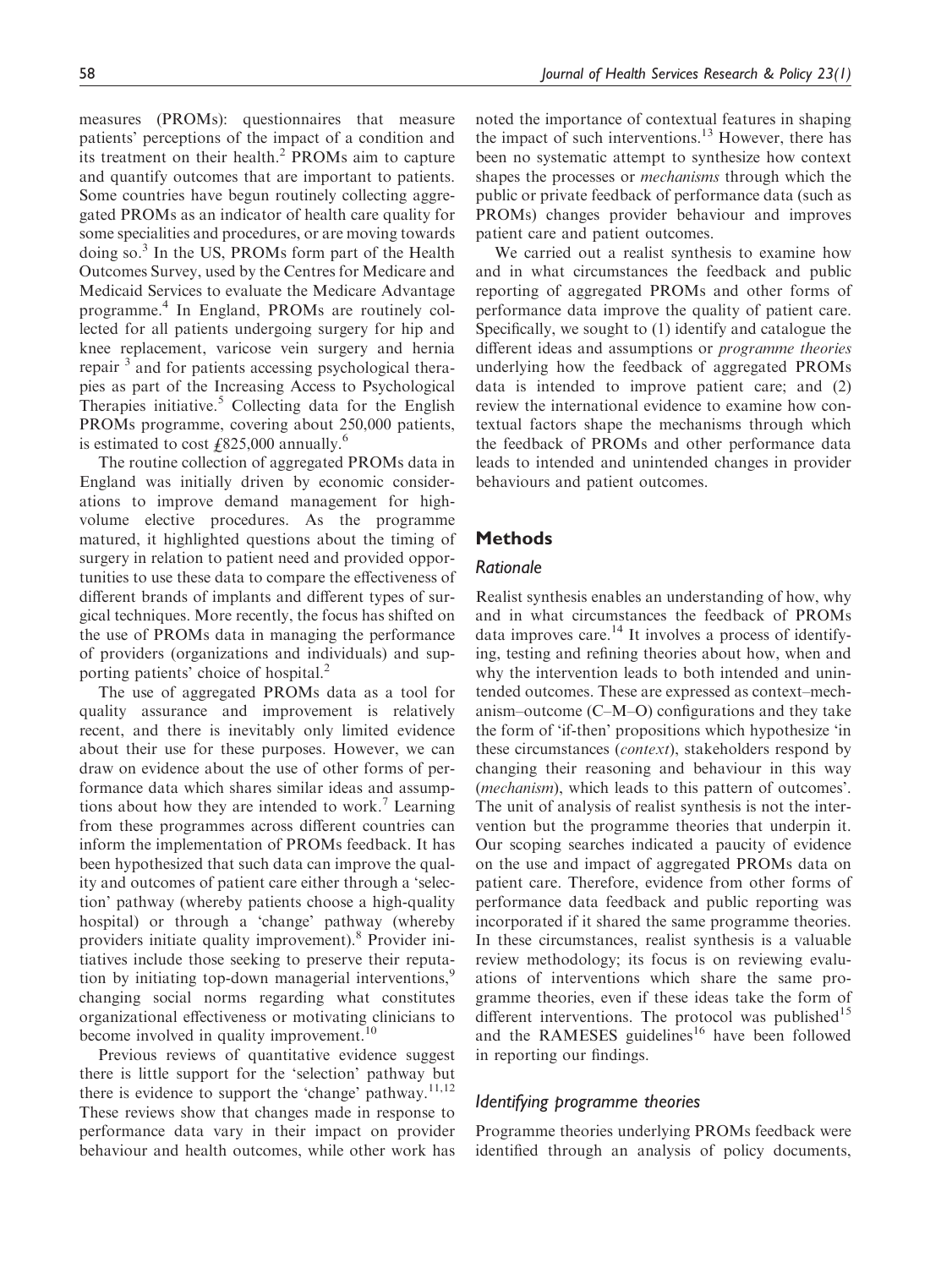'position' pieces or reviews, comments, letters and editorials (search strategy in online Appendix 1), as well as informal meetings and a two hour workshop with clinicians, managers, policymakers and patients to verify, expand and refine the theories. We also looked for similarities between the ideas and assumptions articulated in policy documents regarding how PROMs were intended to work and substantive theories at a higher level of abstraction, such as theories of audit and feedback, $17$  benchmarking<sup>18</sup> and public disclosure of performance data.<sup>14</sup> This enabled us to (1) to identify interventions that shared the same programme theories and thus could form the evidence base for our synthesis (especially where the evidence base for PROMs was sparse), and (2) to develop a series of 'ifthen' propositions that formed the basis of theory testing against empirical studies in our evidence synthesis.

# Searching for empirical evidence to test the programme theories

Our search strategies to identify studies that explored providers' opinions, their experiences of using and responding to PROMs and other performance data, and the impact of PROMs and other performance data on quality improvement were carried out in October 2014 and are shown in online Appendix 1. Other performance data included mortality report cards and patient experience measures. We searched Embase Classic + Embase (Ovid), HMIC Health Management Information Consortium (Ovid), (Ovid) MEDLINE  $^{\circledR}$  and (Ovid) MEDLINE  $^{\circledR}$  In-Process & Other Non-Indexed Citations to October 2014. We also carried out backwards citation tracking of a systematic review<sup>11</sup> and five papers<sup>19–23</sup> that were purposively selected to carry out a 'pilot' synthesis. Further, we conducted an additional electronic search of (Ovid) MEDLINE  $^{\circledR}$  and Embase Classic + Embase (Ovid) focusing on patient experience, which was supplemented by papers from the project team's personal libraries.

We developed a set of inclusion and exclusion criteria (online Appendix 2) to identify papers relevant to testing our programme theories. Following several iterative screening procedures, we included an initial set of 51 papers. As the synthesis progressed and we refined our theories, we excluded 23 papers that no longer contributed to our emerging synthesis. Supplementary searches and citation tracking of key papers remaining in the synthesis yielded an additional 30 papers, so that we included a total of 58 papers in the synthesis. A subsequent search in October 2016 identified two additional systematic reviews and a further three studies (five papers in total) that contributed to theory testing and refinement (online Appendix 1), yielding a final total of 63 papers the we included in the review (Figure 1).

# Data extraction, quality assessment and synthesis

Data extraction, quality assessment, additional searching and synthesis were intertwined and informed each other. We developed a data extraction template to record details of study title, aims, methodology and quality assessment, main findings (including authors' interpretations) and links to programme and abstract theory. Quality appraisal was done on a case-by-case basis, as appropriate to the method utilized in the original study. Each fragment of evidence was appraised, as it was extracted, for its relevance to theory testing and the rigour with which it has been produced. $24$  In many instances, only a subset of findings from each study that related specifically to the theory being tested was included in the synthesis. Therefore, quality appraisal related specifically to the validity of the causal claims made in these findings.

We conducted a 'pilot' synthesis on a purposively selected sample of five papers<sup>19–23</sup> to initially test our theories and then conducted the synthesis across all papers to further test, refine and consolidate these theories. After a first reading of the papers, we produced a table summarizing each study's findings by key contextual factors, mechanisms and outcomes. We used these tables and a rereading of the papers to begin to develop ideas about how these findings might be brought together as C–M–O configurations. This was both a within- and a cross-study analysis. Within studies, we identified patterns in which particular clusters of contextual factors gave rise to a particular provider response or responses. We compared these patterns across studies and attempted to explain why similar or different patterns might have arisen. We held regular team meetings to discuss and refine our synthesis.

### **Results**

# Programme theories: how is the feedback of aggregated PROMs data expected to improve patient care?

We identified three main programme theories underlying how aggregated PROMs and performance are intended to improve patient care (online Table 1): supporting patient choice<sup>25,26</sup>; making providers accountable to commissioners, regulators and the public<sup>5,25</sup> and enabling providers to compare their performance with others (often referred to as benchmarking).<sup>25</sup> We also identified a number of contextual factors that shape the mechanisms through which the feedback and public reporting of PROMs and performance data lead to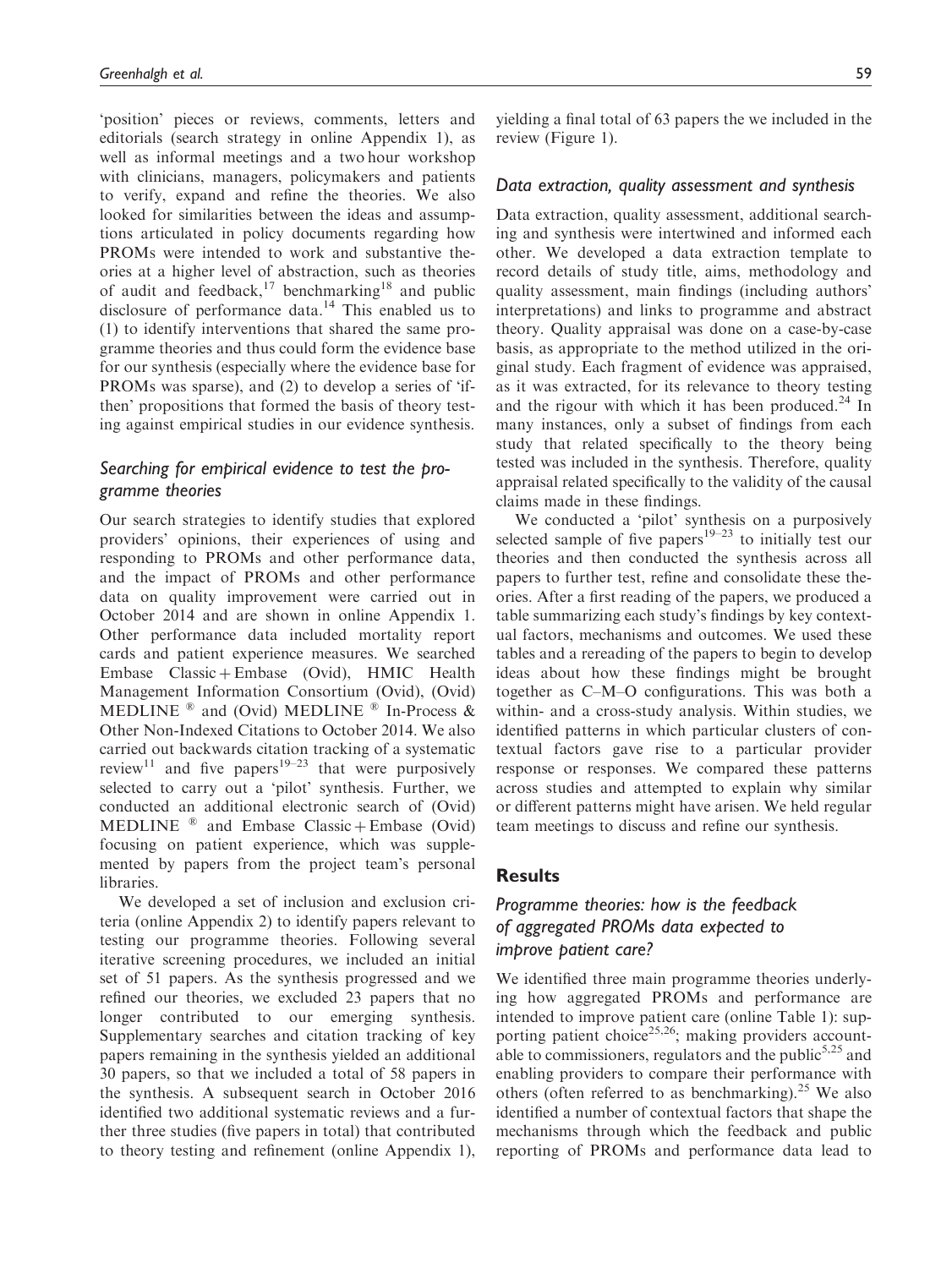

Figure 1. Flow chart of identification and inclusion of empirical studies for theory testing.

intended outcomes (the initiation of quality improvement activities and subsequent improvements in patient care) or unintended outcomes (e.g. dismissing or ignoring data, tunnel vision and gaming) (online Table 1). For the purposes of theory testing and informed by theories of public disclosure,<sup>7</sup> of audit and feedback<sup>17</sup> and of benchmarking, $18$  we grouped these as follows: The degree to which data are publicly rather than only privately disclosed, the use of financial incentives and sanctions, the perceived credibility of these data and the 'actionability' of data (the extent to which performance data identify practical steps that could be implemented to improve services).

To test and refine our programme theories and understand how contextual factors shaped the mechanisms through which the feedback of PROMs data improved patient care, we developed a series of nine 'if-then' propositions, with a number of linked sub-propositions (online Table 2). Research evidence regarding each of the nine propositions is presented under each of the three main theories (online Table 2).

### Patient choice theory

This theory proposes that PROMs data might improve services through supporting patient choice as providers would respond by improving care in

order to protect their market share. We tested and refined this theory through Propositions 3, 4, 5 and 6 (online Table 2). In general, providers did not see a change in their market share following the public reporting of performance data (Proposition 3).<sup>11,27</sup> Nonetheless, one US study suggested they were more likely to experience a change in market share if performance data provided 'new information' and revealed that previously 'good' hospitals had performed poorly, i.e. if performance data damaged their reputation (Proposition 4).<sup>28</sup> One UK study indicated that demand for hospitals was more responsive to changes in PROMs scores than to readmission or mortality rates, but the overall change in market share was very small.<sup>29</sup> Patients were more likely to choose a non-local hospital if they had a bad previous experience with their local hospital. $30$  They indicated that cleanliness and a hospital's reputation were most important in their choice.

Patients did not use formal, publicly reported information about service quality to inform their choice of hospital (Proposition 6) but instead relied on their previous personal experience of the provider, the opinions of friends and family, and advice from their primary care doctor $30$  who also based referral decisions on their relationships and past experiences with providers.30,31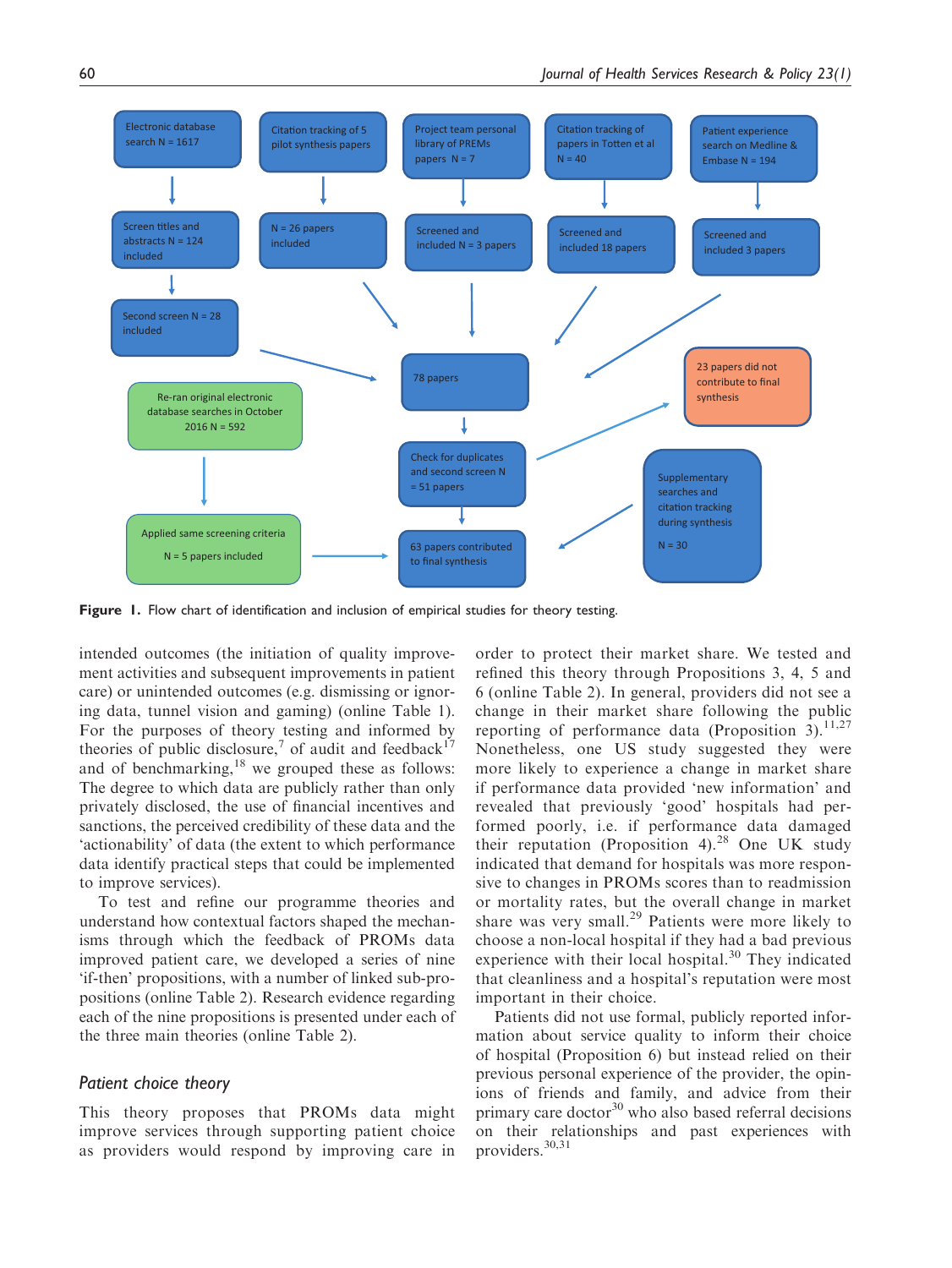Hospital providers were more concerned about the consequences of public reporting on their reputation than on their market share, especially if they were a classified as a poor performer (Proposition 4).  $9,32$ However, they did perceive that damage to their reputation could have an impact on whether patients chose their hospital, $19,33,34$  which they felt was also influenced by adverse media reporting of publicly reported data.<sup>19</sup> Providers were also motivated to improve the quality of care they offered because they wished to be seen to be as good as or better than their peers (Proposition 5).<sup>32,35</sup> Furthermore, taking steps to improve the quality of care was perceived as enhancing a provider's reputation, which in turn meant that patients were more likely to be referred to them.<sup>22</sup>

### Accountability theory

This theory suggests that PROMs data will enable commissioners and regulators to hold providers to account and, as a result, providers will improve because they fear the imposition of sanctions. We tested this theory through propositions 2, 7, 8 and 9. There is evidence to indicate that public reporting places additional pressure on providers to respond, particularly poor performers (Proposition 2). $9,32$  When data were fed back privately, with no public reporting or financial incentives, providers either ignored them or focused on altering their data collection practices. $2^{1,36}$  There is some evidence to suggest that greater improvements in the quality of patient care occurred when providers are subjected to both financial incentives and public reporting than when they are subjected to either initiative alone (Proposition  $7$ ).<sup>37</sup> However, financial incentives only led to a short-term improvement in quality if they focused on activities that providers already performed well.<sup>38</sup> In addition, the extent of any improvement was limited because providers would stop attempts to improve once they reached the threshold at which they would receive the maximum amount of remuneration.<sup>38</sup>

The evidence also suggests that providers perceived mandatory public reporting initiated by regulators or government as politically motivated and focused on aspects of care that mattered to those bodies rather than to clinicians (Proposition 8).<sup>19,22,34,39</sup> Financial incentives led to 'tunnel vision' or effort substitution.<sup>38</sup> Providers subjected to financial incentives based on public reporting of indicators that they did not feel were valid or clinically relevant led to manipulation or gaming of the data.<sup>19,40,41</sup> This was not always the result of deliberate attempts to 'cheat' the system on the part of providers; rather, the use of financial rewards created perverse incentives, which were at odds with the inherent clinical complexity of managing long-term conditions such as depression.<sup>40,41</sup> For example, in primary care in England, if patients diagnosed with depression did not return for a follow-up appointment, it was not possible for the GP to use a PROM on this occasion, with the consequence that the practice would lose income under the Quality Outcome Framework (pay-for-performance scheme in primary care). Under these conditions, clinicians managed the uncertainty of diagnosis by raising their thresholds for diagnosing depression in order to ensure they were not financially penalized.40,41

While mandatory public reporting may help focus the attention of hospital leaders and clinicians on quality,20,39 providers were more likely to respond to nationally produced public reports when they were consistent with their internally collected data.<sup>22</sup> This was because they trusted the latter data, which provided more detailed information and insight.<sup>22</sup> Mandated publicly reported data, particularly those focusing on outcomes, often did not enable providers to identify the causes of poor care (Proposition 9). Thus, additional investigations were needed, which required resources and staff with the 'know-how' and capacity to carry them out.<sup>22</sup>

We tested the hypothesis that data on patients' experience of care (rather than outcomes) were more likely to lead to improvement as they provided a clearer indication of which care processes needed to be improved, could be fed back in a timely manner and could be reported at hospital ward as well as institutional level (Proposition 9). Providers held more favourable attitudes towards process of care and patient experience measures than outcome and cost data.<sup>34</sup> Although patient experience data identified potential problems, these were often already known to staff<sup> $42$ </sup> and this did not always lead to improvements.<sup>43</sup> Where changes were made, these tended to focus on the organizational or functional aspects of care (sometimes referred to as 'easy stuff'), rather than the more challenging relational aspects such as the behaviour and communication skills of clinicians.<sup>42,43</sup> Interventions were more likely to succeed if they did not require complex organizational changes or changes in clinical behaviour.<sup>44</sup> As with outcome data, attempts to respond to issues highlighted by patient experience data could create new problems; for example, Davies et al.<sup>44</sup> found communication skills training for clinical staff led to a slight increase in patients reporting that doctors explained things to them in a way that was easy to understand but also a decline in the percentage of patients reporting that doctors spent enough time with them. These findings suggest that significant and sustained improvement is only achievable with system- and organization-wide strategies.<sup>44</sup>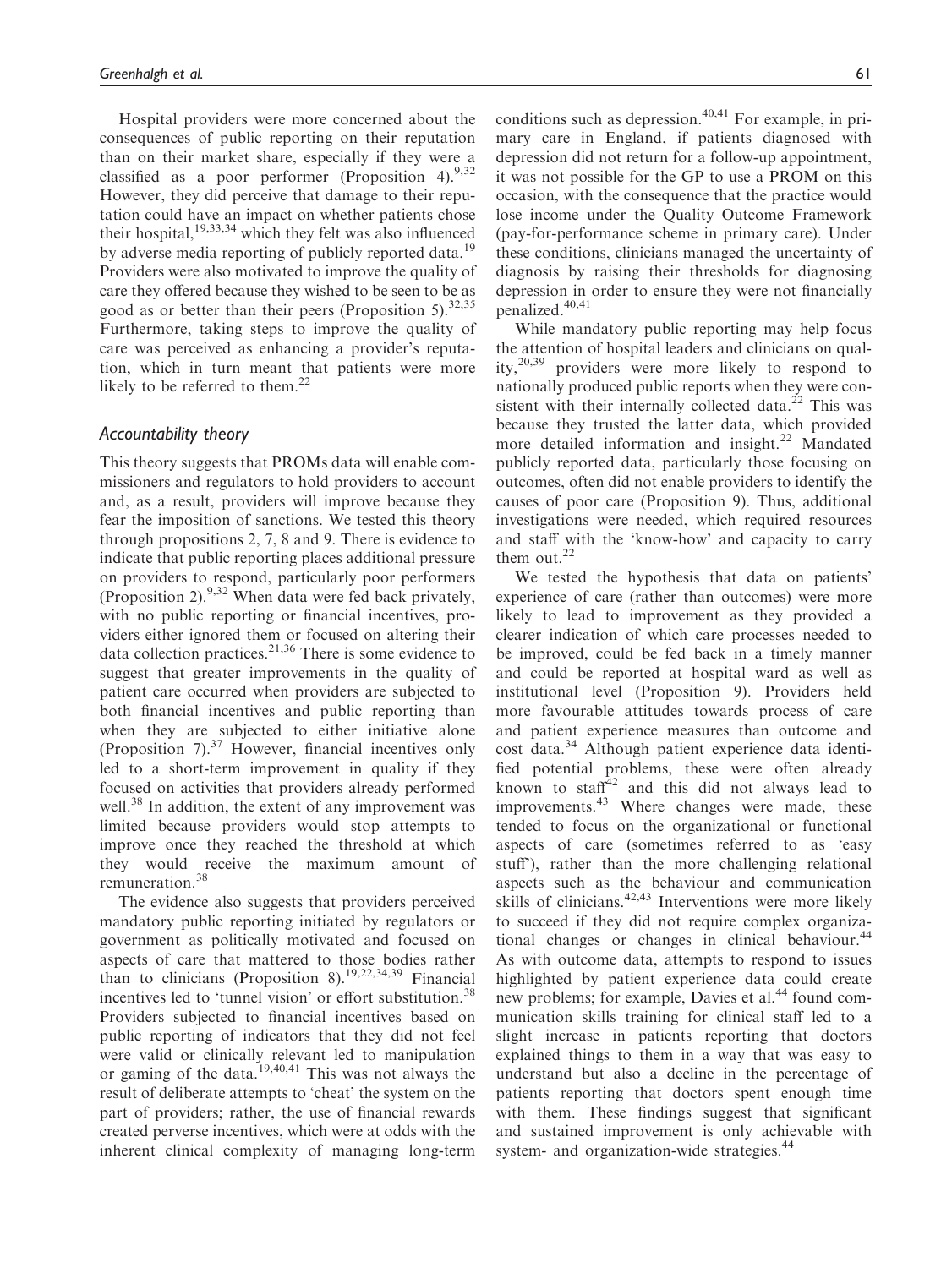### Provider benchmarking theory

The third theory hypothesized that PROMs will enable providers to compare their own performance with those of their peers and thus seek to improve their performance. We tested and refined this theory through propositions 2, 5 and 8. The evidence suggested that mechanisms such as clinicians' intrinsic motivation to improve, aspirations to be as good as, or better than, their peers, or a desire to learn from the best practices of others were more likely to be triggered when the public reporting of data was clinically led (Proposition 5 and 8).35,45 Clinician involvement led to the selection of clinically relevant indicators and, in turn, clinical ownership of the sources of data, indicator specification and methods of case-mix adjustment, making it difficult for them to dismiss or ignore the data.<sup>34,35</sup> Under these circumstances, providers took steps to improve patient care to be as good as or better than their peers, and did so through sharing and learning from best practices.<sup>35</sup> However, even under these conditions, action to improve patient care depended on the provider's skills in quality improvement; those with more experience in quality improvement were more likely to make sustainable improvements.<sup>45</sup>

## **Discussion**

We identified eight lessons about the use of performance data for quality improvement which could be applied in the future implementation of aggregated PROMs data internationally.

First, as regards patient choice, patients or their agents (e.g. GPs) rarely use any published performance data when selecting a provider. This insight is not new and has been identified by previous systematic reviews.11,12 Our review found that patients prefer to rely on their own past experiences and those of friends and family when choosing a hospital. Some have speculated that patients may be more likely to use PROMs to select a hospital because they would find these data more relevant.<sup>26</sup> Although one study suggested that demand is more responsive to variation in hospital performance measured by PROMs than mortality and readmission rates, $2^9$  it was not clear that this demand was stimulated by patients or their agents consulting quality data.

Second, when clinicians perceived that performance indicators were not credible but were incentivized to collect them, gaming or manipulation of data occurred. There is some evidence that clinicians remain sceptical about the validity of using patients' subjective assessments of outcome as an indicator of the quality of patient care.<sup>21,33</sup>

Third, the perceived motivation behind public reporting is an important determinant of how providers respond. In particular, public reporting programmes that are initiated by government or insurers were often perceived as being driven by political motives rather than a desire to improve patient care and could risk leading to 'tunnel vision'.<sup>19</sup> Organizations with less experience of quality improvement initiatives were less likely to make sustainable improvements in response to performance data.<sup>45</sup>

Fourth, the lack of timeliness of performance data acted as a constraint to providers' use in quality improvement. In the case of PROMs data, this is a significant problem, because of the time required to collect PROMs data, link them to hospital administrative data, adjust for case mix and produce indicators. One option is to collect PROMs data electronically, but this brings its own challenges in terms of response rates and engagement from key stakeholders.<sup>46</sup>

Fifth, performance data based on outcomes do not provide information on the cause of poor care, which in turn constrains their use in quality improvement activities. As such, performance data focused on outcomes act as 'tin openers' not 'dials'.<sup>47</sup> In the case of the PROMs data, providers are classified as 'statistical' outliers but this does not necessarily mean that they are providing poor care and nor does it inform them about the possible causes for any poor care. Providers are expected to conduct further investigations to identify alternative explanations for their outlier status and, if none are found, explore the possible cause(s) of their outlier status.

This leads to the sixth lesson. Providers could only conduct these investigations if they routinely collected their own quality data and had the necessary infrastructure in place to embark on further investigations. Providers who were more experienced in quality improvement activities were more likely to have these structures in place, although the direction of causation is not clear.<sup>22,45</sup> Therefore, providers classed as 'outliers' need more support for and guidance on how to collect their own data, how to interpret the data and how to explore the possible causes of observed variation.

Seventh, even when providers were given support to carry out additional investigations, implementing changes remained a challenge.<sup>44</sup> This suggests that bringing about significant, sustainable quality improvement requires a system-wide approach to change. The investigation of key factors involved in this process has been explored in other reviews.<sup>48</sup>

Eighth, PROMs data are only one of many pieces of performance data that providers have to respond to and when providers are not classed as an outlier, PROMs data run the risk of being ignored as providers tend to focus on other areas of poor performance. Greater improvements in patient care could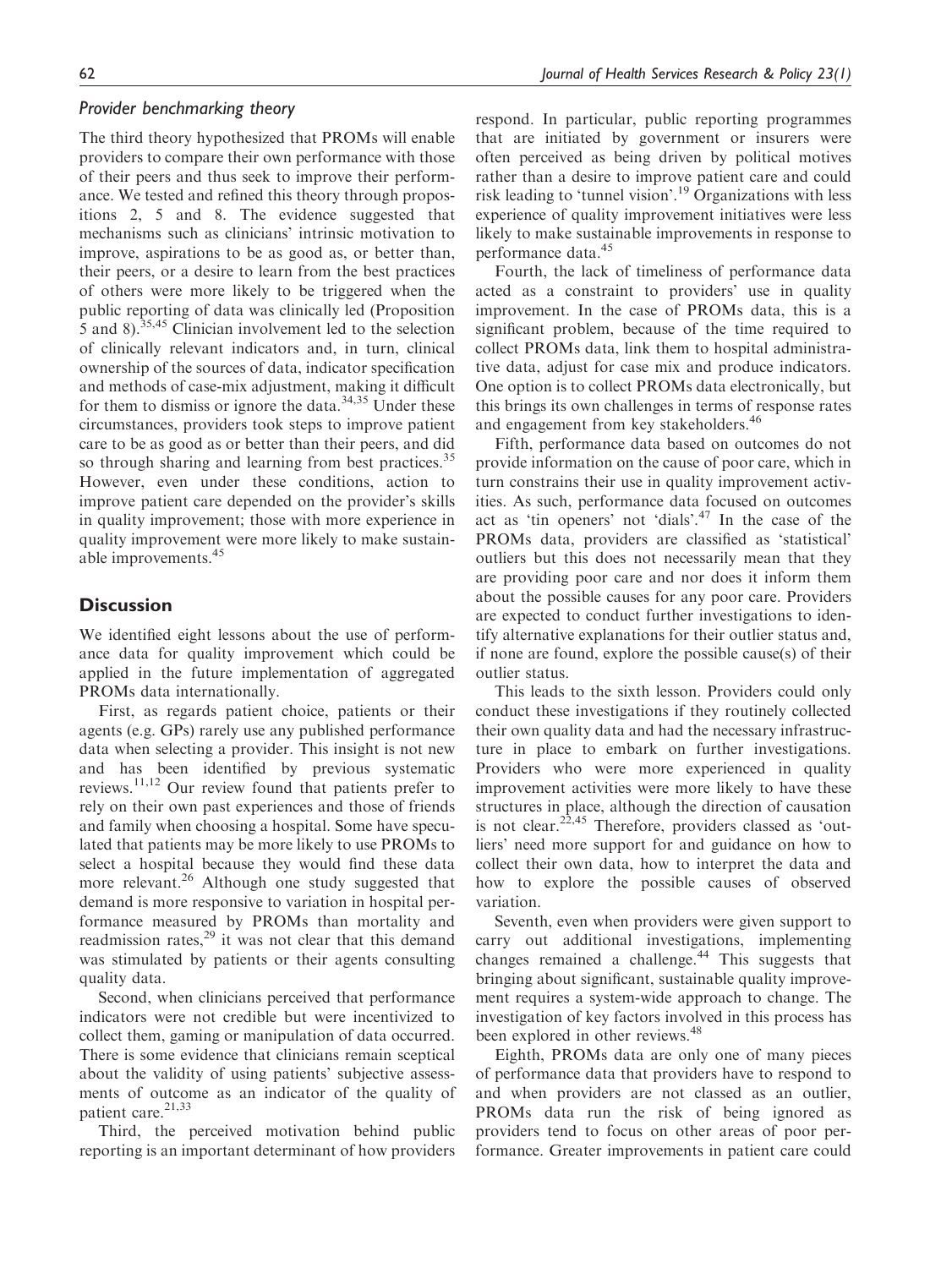be realized if all providers used PROMs data to improve patient care, not just those who were negative outliers. To support this and avoid tunnel vision, further support and guidance are needed to enable providers to integrate and interpret PROMs data in the context of other performance data. For hospital providers, this will require not only effective co-ordination across different hospital departments but also efficient lines of communication between the hospital board and clinical staff. Dissemination should involve top-down and bottom-up approaches so that clinical staff are aware of and know how to interpret performance data but also so that staff can bring their insights about the possible causes of problems to hospital leaders.<sup>1</sup>

### Strengths and limitations

This review is the first attempt to systematically synthesize the international literature to explore how different contextual factors, that is, the ways in which aggregated PROMs and other performance data are implemented and the systems into which they are introduced, shape the mechanisms through which the feedback of performance data do or do not achieve their intended objective of stimulating quality improvement and, in turn, improved patient care.

Our review has a number of limitations. A significant challenge when conducting a realist synthesis is drawing boundaries around the review. $14$  Our initial decisions regarding the range of substantive theories to draw upon and thus the formulation of our propositions for theory testing meant that some theoretical perspectives and literatures were inevitably omitted from our review. Using Harrison's and Ahmad's<sup>49</sup> work on scientific bureaucratic medicine and Foucault's<sup>50</sup> ideas of disciplinary power and governmentality would have provided a useful alternative lens to test of our accountability theory and enabled us to explore how and when performance data function as curb to clinical auton- $\text{omy}^{23}$  and/or act as a form of self-surveillance.<sup>51</sup>

We focused on understanding how providers responded to performance data in terms of the initiation (or not) of quality improvement activities. Although testing these theories led us to consider how some characteristics of organizations supported or limited the success of the implementation of quality improvement activities, we did not comprehensively review this literature.<sup>52</sup> Similarly, there are other explanations for why patients may not utilize quality data that we did not explore.<sup>53</sup> We also acknowledge that patient experience data enable providers to understand what matters to patients more generally which may inform training, rather than, or in addition to, quality improvement activities.<sup>54</sup>

Literature on the use of aggregated PROMs data is limited as the use of these measures for quality assurance and improvement is still in its infancy. Supplementing this literature with evidence from similar types of performance data helped provide a fuller picture but some caution is required in extrapolating from feedback for these other types of data.

### **Conclusions**

There has been considerable interest internationally about the role of PROMs feedback in stimulating quality improvement initiatives.<sup>3</sup> The Organisation for Economic Co-operation and Development has recently considered the potential use of PROMs to facilitate improvement in countrywide health systems and is planning to incorporate them into its measurement and performance framework.<sup>55</sup> The English National PROMs programme has recently been reviewed and some have called for a shift in purpose.<sup>56</sup> Our review synthesized evidence from interventions which share the same programme theories to understand how context shapes the mechanisms through which PROMs feedback may support quality improvement activities. The lessons drawn from our review can be used internationally to inform the future implementation of programmes which feedback and publicly report aggregated PROMs data.

#### Declaration of conflicting interests

The author(s) declared no potential conflicts of interest with respect to the research, authorship, and/or publication of this article.

#### Funding

The author(s) disclosed receipt of the following financial support for the research, authorship, and/or publication of this article: This project was funded by NIHR Health Services and Delivery Research 12/136/31. The views expressed are those of the author(s) and not necessarily those of the NHS, the NIHR or the Department of Health. EG was also funded by the National Institute for Health Research (NIHR) Collaboration for Leadership in Applied Health Research and Care Oxford at Oxford Health NHS Foundation Trust.

#### References

- 1. Martin GP, McKee L and Dixon-Woods M. Beyond metrics? Utilizing 'soft intelligence' for healthcare quality and safety. Soc Sci Med 2015; 142: 19–26.
- 2. Valderas JM and Alonso J. Patient reported outcome measures: a model-based classification system for research and clinical practice. Qual Life Res 2008; 17: 1125–1135.
- 3. Van der Wees PJ, Nijhuis-Van der Sanden MWG, Ayanian JZ, et al. Integrating the use of patient-reported outcomes for both clinical practice and performance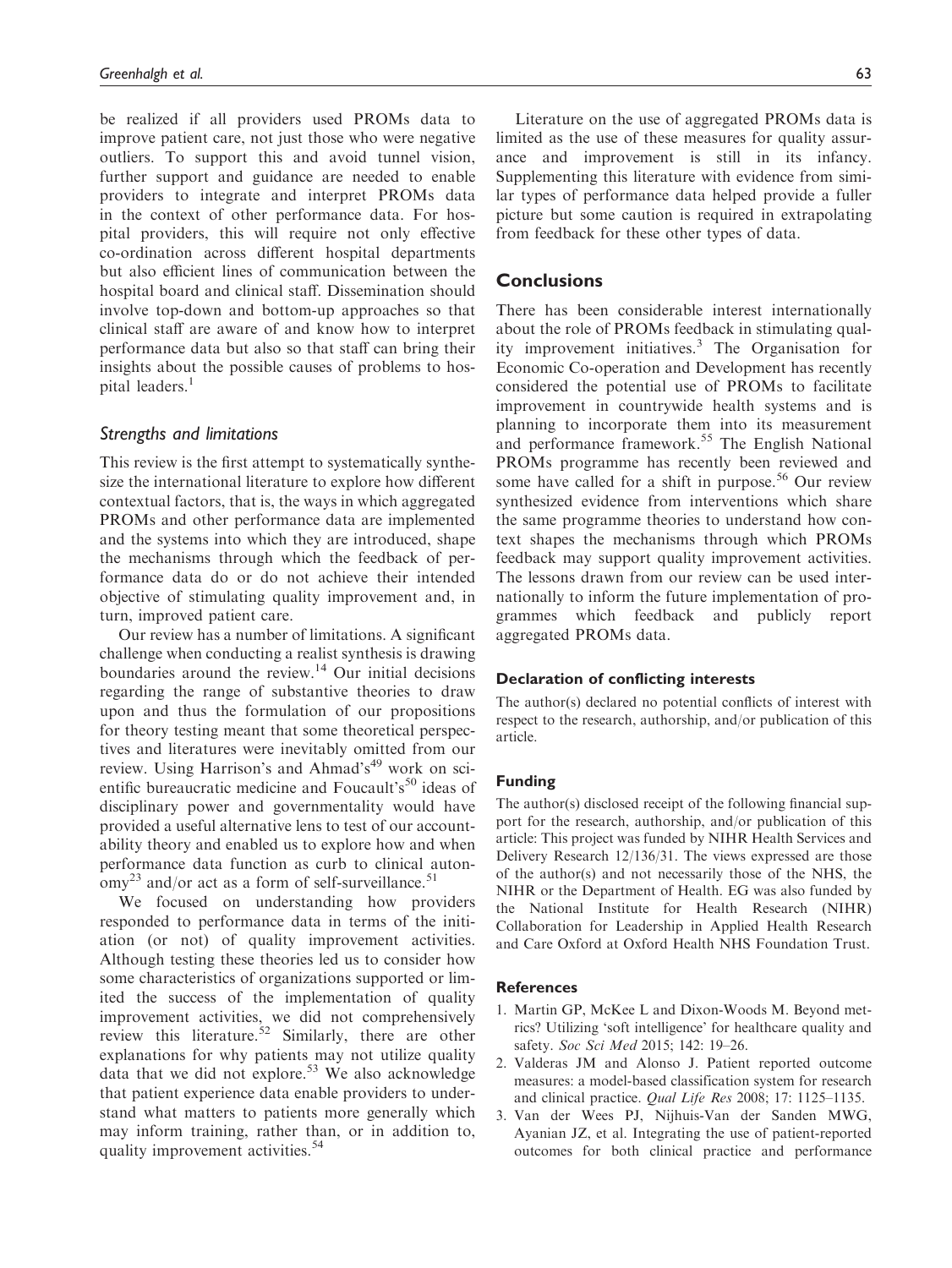measurement: views of experts from 3 countries. Milbank Quart 2014; 92: 754–775.

- 4. Centres for Medicare and Medicaid Services (CMS). Health Outcomes Survey (HOS). Baltimore, MD: CMS, 2016.
- 5. National IAPT Programme Team. The IAPT data handbook: guidance on recording and monitoring outcomes to support local evidence-based practice. London: Crown Copyright, 2011.
- 6. England N. National patient reported outcome measures (PROMs) programme consultation. NHS England, 2016, available at: https://www.engage.england.nhs.uk/consultation/proms-programme/ retrieved 30 October 2017).
- 7. Pawson R. Evidence and policy and naming and shaming. Policy Stud 2002; 23: 211–230.
- 8. Berwick DM, James B and Joel Coye M. Connections between quality measurement and improvement. Med Care 2003; 41: I–30.
- 9. Hibbard J, Stockard J and Tusler M. Hospital performance reports: impact on quality, market share, and reputation. Health Aff 2005; 24: 1150–1160.
- 10. Contandriopoulos D, Champagne F and Denis JL. The multiple causal pathways between performance measures' use and effects. Med Care Res Rev 2014; 71: 3–20.
- 11. Totten AM, Wagner J, Tiwari A, et al. Closing the quality gap: revisiting the state of the science (vol. 5: public reporting as a quality improvement strategy). Evid Rep/ Technol Assess 2012; 208(5): 1–645.
- 12. Fung CH, Lim Y-W, Mattke S, et al. Systematic review: the evidence that publishing patient care performance data improves quality of care. Ann Intern Med 2008; 148: 111–123.
- 13. Lemire M, Demers-Payette O and Jefferson-Falardeau J. Dissemination of performance information and continuous improvement: a narrative systematic review. J Health Organ Manag 2013; 27: 449–478.
- 14. Pawson R. Evidence based policy: a realist perspective. London: Sage, 2006.
- 15. Greenhalgh J, Pawson R, Wright J, et al. Functionality and feedback: a protocol for a realist synthesis of the collation, interpretation and utilisation of PROMs data to improve patient care. BMJ Open 2014; 4: e005601.
- 16. Wong CK, Greenhalgh T, Westhorp G, et al. RAMESES publication standards: realist synthesis. BMC Med 2013; 11: 21.
- 17. Kluger AN and DeNisi A. The effects of feedback interventions on performance: a historical review, a meta-analysis, and a preliminary feedback intervention theory. Psychol Bull 1996; 119: 254–284.
- 18. van Helden GV and Tilemma S. In search of a benchmarking theory for the public sector. Financial Accountability Manag 2005; 21: 337–361.
- 19. Mannion R, Davies H and Marshall M. Impact of star performance ratings in English acute hospital trusts. J Health Serv Res Policy 2005; 10: 18–24.
- 20. Hafner JM, Williams SC, Koss RG, et al. The perceived impact of public reporting hospital performance data: interviews with hospital staff. Int J Qual Health Care 2011; 23: 697–704.
- 21. Boyce M, Browne J and Greenhalgh J. Surgeon's experiences of receiving peer benchmarked feedback using patient-reported outcome measures: a qualitative study. Implement Sci 2014; 9: 84.
- 22. Davies H. Public release of performance data and quality improvement: internal responses to external data by health care providers. Qual Health Care 2001; 10: 104–110.
- 23. Exworthy M, Wilkinson E, McColl A, et al. The role of performance indicators in changing the autonomy of the general practice profession in the UK. Soc Sci Med 2003; 56: 1493–1504.
- 24. Pawson R. Digging for nuggets: how bad research can yield good evidence. Int J Soc Res Methodol 2006; 9: 127–142.
- 25. Health and Social Care Information Centre. Monthly patient reported outcome measures (PROMs) in England. London: Health and Social Care Information Centre, 2015.
- 26. Marshall M and McLoughlin V. How do patients use information on health providers? BMJ 2010; 341: c5272.
- 27. Chassin MR. Achieving and sustaining improved quality: lessons from New York State and cardiac surgery. Health Aff 2002; 21: 40–51.
- 28. Dranove D and Sfekas A. Start spreading the news: a structural estimate of the effects of New York hospital report cards. J Health Econ 2008; 27: 1201–1207.
- 29. Gutacker N, Siciliani L, Moscelli G, et al. Choice of hospital: which type of quality matters? J Health Econ 2016; 50: 230–246.
- 30. Dixon A, Robertson R, Appleby J, et al. Patient choice: how patients choose and how providers respond. London: The King's Fund, 2010.
- 31. Greener I and Mannion R. Patient choice in the NHS: what is the effect of patient choice policies on patients and relationships in health economies. Public Money Manag 2009; 29: 95–100.
- 32. Hibbard J, Stockard J and Tusler M. Does publicizing hospital performance stimulate quality improvement efforts? Health Aff 2003; 24: 84–94.
- 33. Hildon Z, Allwood D and Black N. Patients' and clinicians' views of comparing the performance of providers of surgery: a qualitative study. Health Expect 2012; 8(3): 366–378.
- 34. Mehrotra A, Bodenheimer T and Dudley RA. Employers' efforts to measure and improve hospital quality: determinants of success. Health Aff 2003; 22: 60–71.
- 35. Greer AL. Embracing accountability: physician leadership, pubic reporting, and teamwork in the Wisconsin Collaborative for Healthcare Quality. New York: Commonwealth Fund, 2008.
- 36. Mannion R and Goddard M. Public disclosure of comparative clinical performance data: lessons from the Scottish experience. *J Eval Clin Pract* 2003; 9: 277–286.
- 37. Alexander JA, Maeng D, Casalino LP, et al. Use of care management practices in small-and medium sized-physician groups: do public reporting of physician quality and financial incentives matter? Health Serv Res 2013; 48: 376–387.